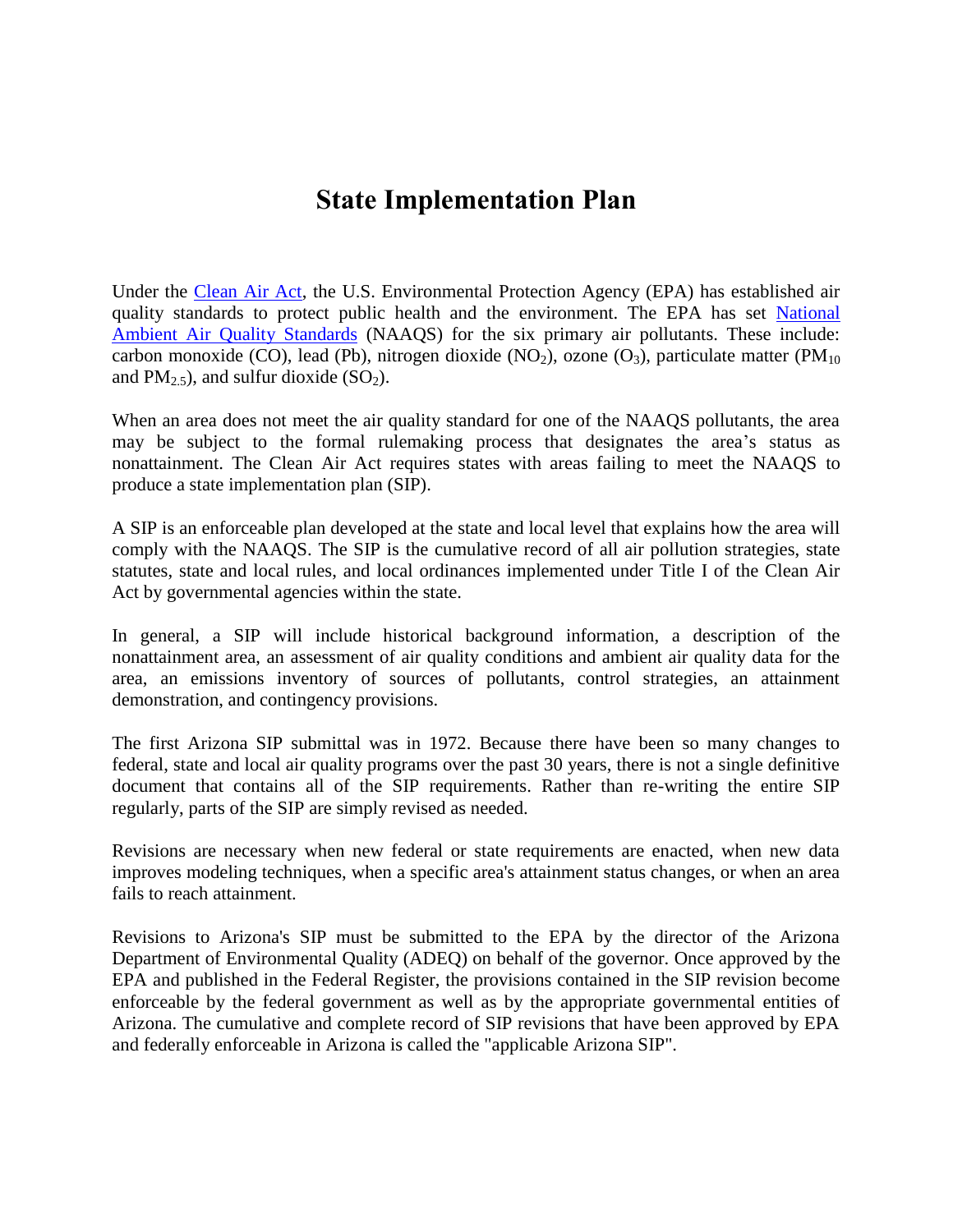# **Attainment Status**

Portions of Maricopa County have been designated as being in nonattainment for three pollutants: particulate matter ( $PM_{10}$ ), carbon monoxide (CO) and ozone (O<sub>3</sub>).

#### **Maricopa County PM<sup>10</sup> Nonattainment Area**

#### **Attainment Status Designation: Serious Nonattainment**

Maricopa County was reclassified as a serious  $PM_{10}$  nonattainment area on June 10, 1996. On July 9, 1999, the Maricopa Association of Governments (MAG) submitted to the EPA the [MAG](http://www.azmag.gov/Documents/pdf/cms.resource/pm-10-exsum99_941.pdf)  [1999 Serious Area Particulate Plan for PM10](http://www.azmag.gov/Documents/pdf/cms.resource/pm-10-exsum99_941.pdf) , addressing both the 24-hour and annual standards.

A revised state implementation plan (SIP) was submitted in February 2000. The Plan, based on new most stringent measures, included an extension request for attainment no later than December 31, 2006. On January 10, 2002, the EPA announced approval of Arizona's plan to attain the standards for  $PM_{10}$  in the metropolitan Phoenix area by 2006. The EPA's approval granted a 5-year extension of the attainment date for both the  $24$ -hour and annual PM<sub>10</sub> standards to December 31, 2006. Both decisions were published in the Federal Register on July 25, 2002 [\(67 FR 48717\)](https://www.gpo.gov/fdsys/granule/FR-2002-07-25/02-18171).

On July 2, 2002, the EPA found that more work was needed to achieve attainment of the 24-hour standard in the area of the Salt River monitoring site. For more information on the Salt River Study Area see the Proposed Revised  $PM_{10}$  [State Implementation Plan for the Salt River Area.](https://repository.asu.edu/items/12629)

Despite the most stringent measures and best available control measures adopted and implemented earlier, the nonattainment area failed to attain the NAAQS by the extended deadline of December 31, 2006. This failure triggered a special requirement under [Section](https://www.gpo.gov/fdsys/pkg/USCODE-2013-title42/html/USCODE-2013-title42-chap85-subchapI-partD-subpart4-sec7513a.htm)  [189\(d\) of the Clean](https://www.gpo.gov/fdsys/pkg/USCODE-2013-title42/html/USCODE-2013-title42-chap85-subchapI-partD-subpart4-sec7513a.htm) Air Act that SIP revisions provide for annual reductions of  $PM_{10}$  or  $PM_{10}$ precursors of not less than 5 percent of the most recent emissions inventory, until the NAAQS is attained, be submitted to EPA by December 31, 2007. This [SIP revision](http://www.azmag.gov/Projects/Project.asp?CMSID=1043&CMSID2=1120) was prepared by the Maricopa Association of Governments and submitted to EPA by the deadline.

The primary sources of particulate pollution in the area are construction activities, paved road dust, unpaved roads and parking lots, agricultural activities, windblown dust from disturbed vacant lots, construction sites, and agricultural fields, fires and open burning, dust from off-road recreational vehicles, leaf blowers, and exhaust from cars.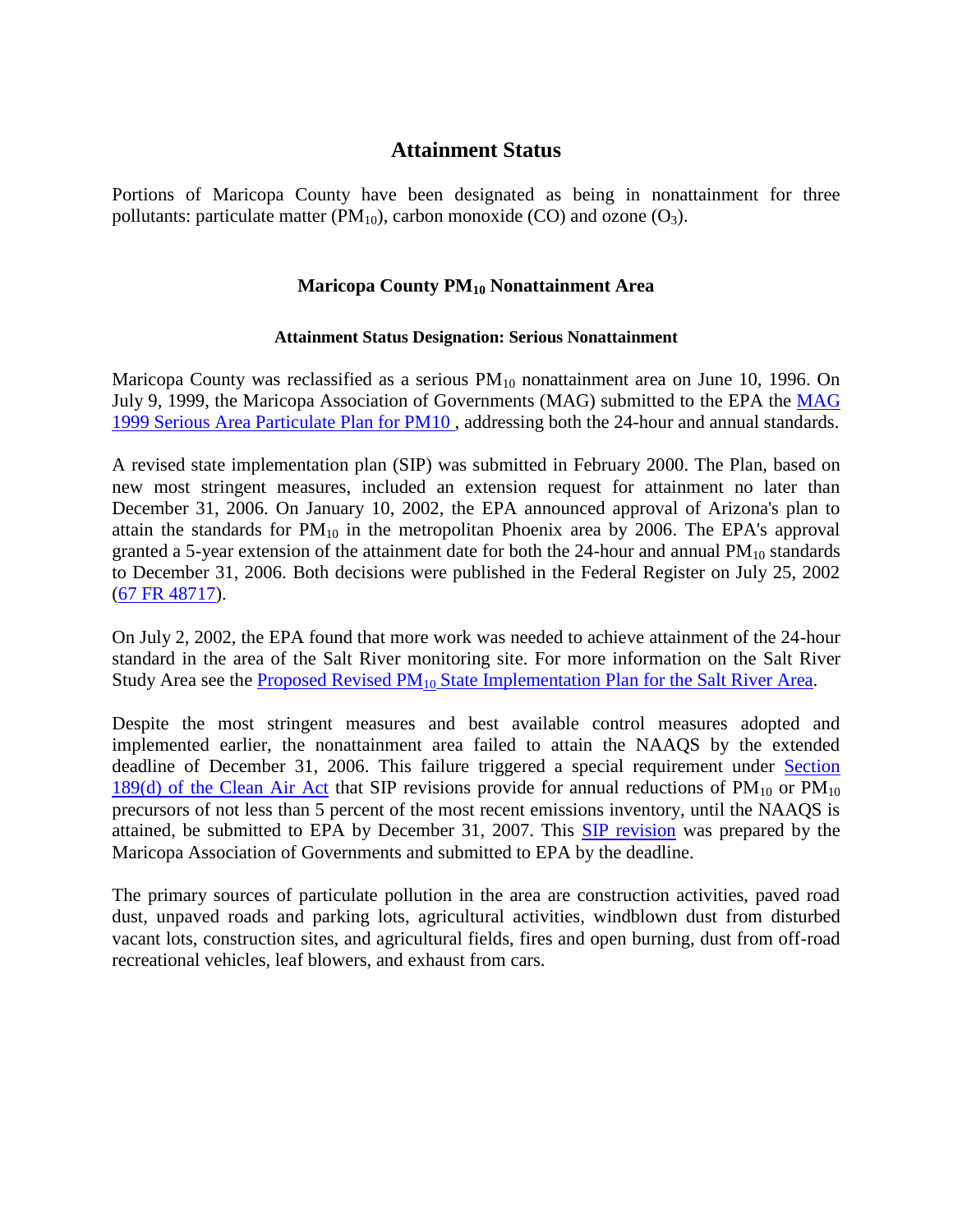## **Maricopa County CO Attainment Area with Maintenance Plan**

#### **Attainment Status Designation: Attainment**

On April 8, 2005, the EPA [redesignated the Phoenix metropolitan area to attainment status for](http://www.epa.gov/region09/air/phxco/index.html)  [CO](http://www.epa.gov/region09/air/phxco/index.html) and approved the attainment demonstration and maintenance plan which shows maintenance of the CO NAAQS through 2015. The Phoenix metropolitan area was originally designated as a moderate CO nonattainment area under the [Clean Air Act Amendments of 1990,](https://www.epa.gov/clean-air-act-overview/1990-clean-air-act-amendment-summary) with an attainment date of December 31, 1995. As a result of the area's failure to reach attainment by the end of 1995, the EPA reclassified the area as a serious nonattainment area in 1996, with a new attainment date of December 31, 2000. The Phoenix metropolitan area has not had an exceedance of the CO NAAQS since 1996. Cars and other gasoline-powered motor vehicles cause more than 75 percent of the area's CO.

## **Maricopa County Ozone Nonattainment Areas**

# **1-hour Ozone Attainment Area with Maintenance Plan Attainment Status Designation: Attainment**

On June 14, 2005, EPA [redesignated the Phoenix metropolitan area to attainment of the 1-hour](http://www.epa.gov/region09/air/phoenixoz/index.html)  [ozone NAAQS](http://www.epa.gov/region09/air/phoenixoz/index.html) and approved the attainment demonstration and maintenance plan which shows maintenance of the 1-hour ozone NAAQS through 2015. The 1-hour ozone NAAQS was revoked by EPA on June 15, 2005. However, certain control measures developed and implemented for the 1-hour NAAQS are required to remain in place to ensure continued progress toward attainment of the 8-hour NAAQS.

## **8-hour Ozone Nonattainment Area (1997 standard) Attainment Status Designation: Subpart 1 Nonattainment**

On June 15, 2004, the EPA designated a 4,880 square mile area located mainly in Maricopa and Pinal Counties as an 8-hour ozone nonattainment area [\(69 FR 23858;](http://www.gpo.gov/fdsys/pkg/FR-2004-04-30/pdf/04-9152.pdf) April 30, 2004).

The EPA's rule for implementing the 1997 8-hour ozone NAAQS required that the nonattainment area meet the NAAQS by 2009. The MAG [Eight-Hour Ozone Plan for the](http://www.azmag.gov/Documents/ES_2007_8-HourOzonePlan.pdf)  [Maricopa Nonattainment](http://www.azmag.gov/Documents/ES_2007_8-HourOzonePlan.pdf) Area (June 2007), which demonstrates how the area will attain the standard, was submitted to the EPA on June 13, 2007. The [final map for the 1997 standard](https://www3.epa.gov/region9/air/maps/r9_o38hr1997.html) is available from the EPA.